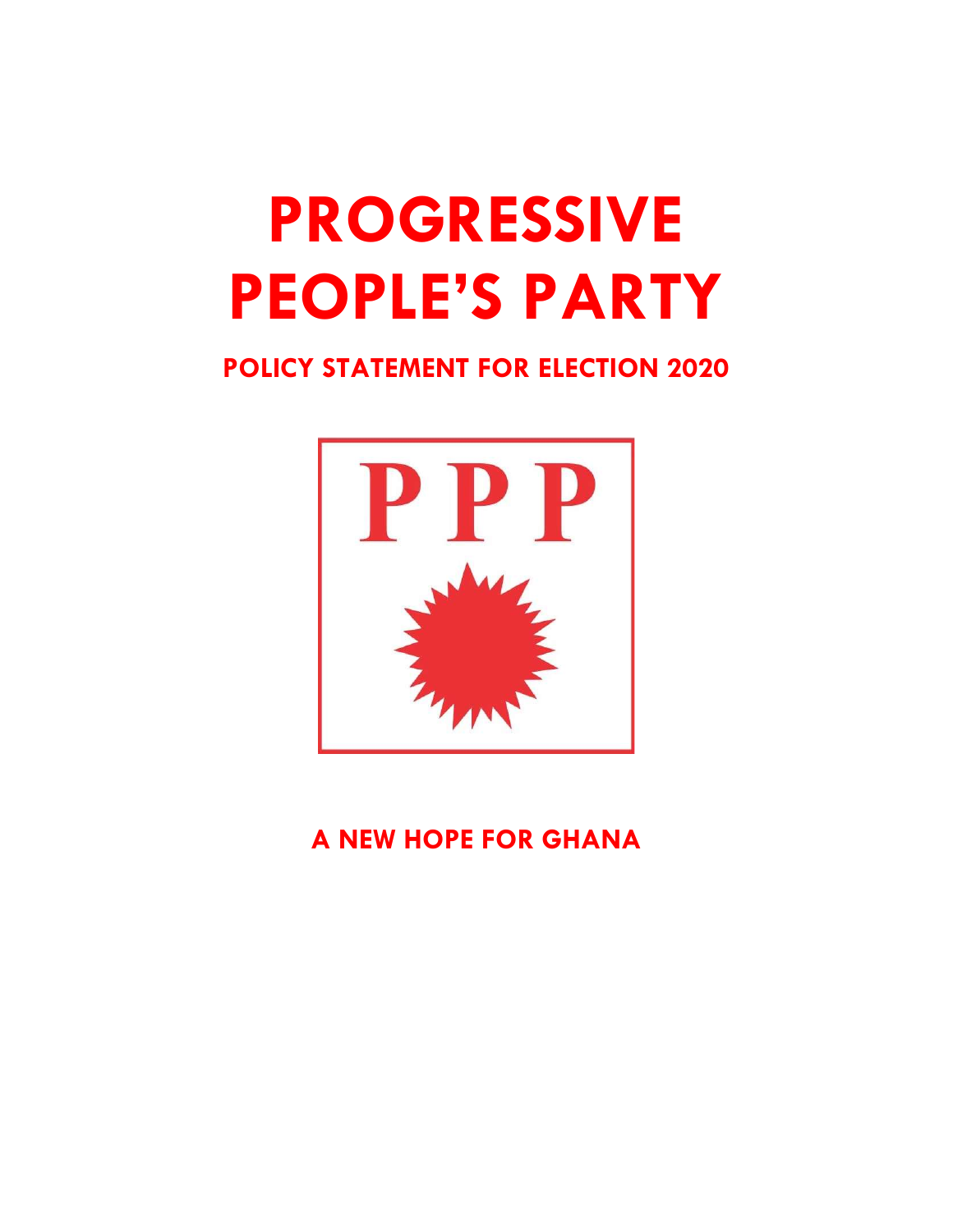## FOREWORD FROM OUR FLAGBEARER

On 25<sup>th</sup> February 2012, a determined group of like-minded men and women from all over the country held a convention to outdoor a focused, vibrant, independent, and progressive political movement. We named our movement the **Progressive People's Party (PPP)**. The symbol for the movement was chosen as the bright red sun, which provides light and energy to all living things. Ever since, the red sun has been shining through the political darkness across Ghana.

The ruling New Patriotic Party (NPP) – the trampling elephant – and the main opposition National Democratic Congress (NDC) – the sun-blocking umbrella – have mismanaged the Ghanaian economy for close to three decades. The major parties continue their game of petty political point scoring and a competition in mediocrity, leaving many of its citizens to question their capacity to continue to lead the country.



In our determination to liberate Ghana from this political gloom, the PPP has worked tirelessly to organize a credible, united, disciplined political party. Over the last few years, we have increased our visibility and presence to be across the whole country. We have prepared a simple, yet specific policies alternatives to deliver practical education, world-class healthcare, and good jobs to the Ghanaian people in our lifetime.

We will start this great transformation with visionary, capable, and incorruptible leadership when we attain the power in this December's election. This is even more important in the reality of COVID-19, which has exposed the fragility of the global economy. There is an urgent need for strong action to put the economy on a fast-track to double-digit growth. If you vote PPP to win power, we will transform the social and economic structure of the nation to facilitate the creation of the millions of quality jobs and the commensurate pensions benefits the country deserves. Jobs, Jobs, Jobs!

The PPP plans to, along with all our valued teachers, provide free, compulsory, high-quality, and continuous education from kindergarten to senior high with science and technology at the heart of it. The goal is to get our people well-prepared for the millions of quality jobs that the PPP will create in the Ghanaian economy. Ours is education with a purpose, and that purpose is jobs.

When you hear PPP again, think Jobs, Prosperity and Peace—not for the few greedy political elites, but for each and every Ghanaian. When you tell your father, mother, brother, sister, friend or classmate to vote for PPP and they ask you why; tell them it is time to make a real change and give real hope to the people. We can only achieve our destiny with the visionary, capable, and incorruptible leadership of the People's Progressive Party.

Awake to visionary, capable, and incorruptible leadership for quality Education, Health and Jobs for Every Ghanaian!

Brigitte Dzogbenuku Presidential Candidate

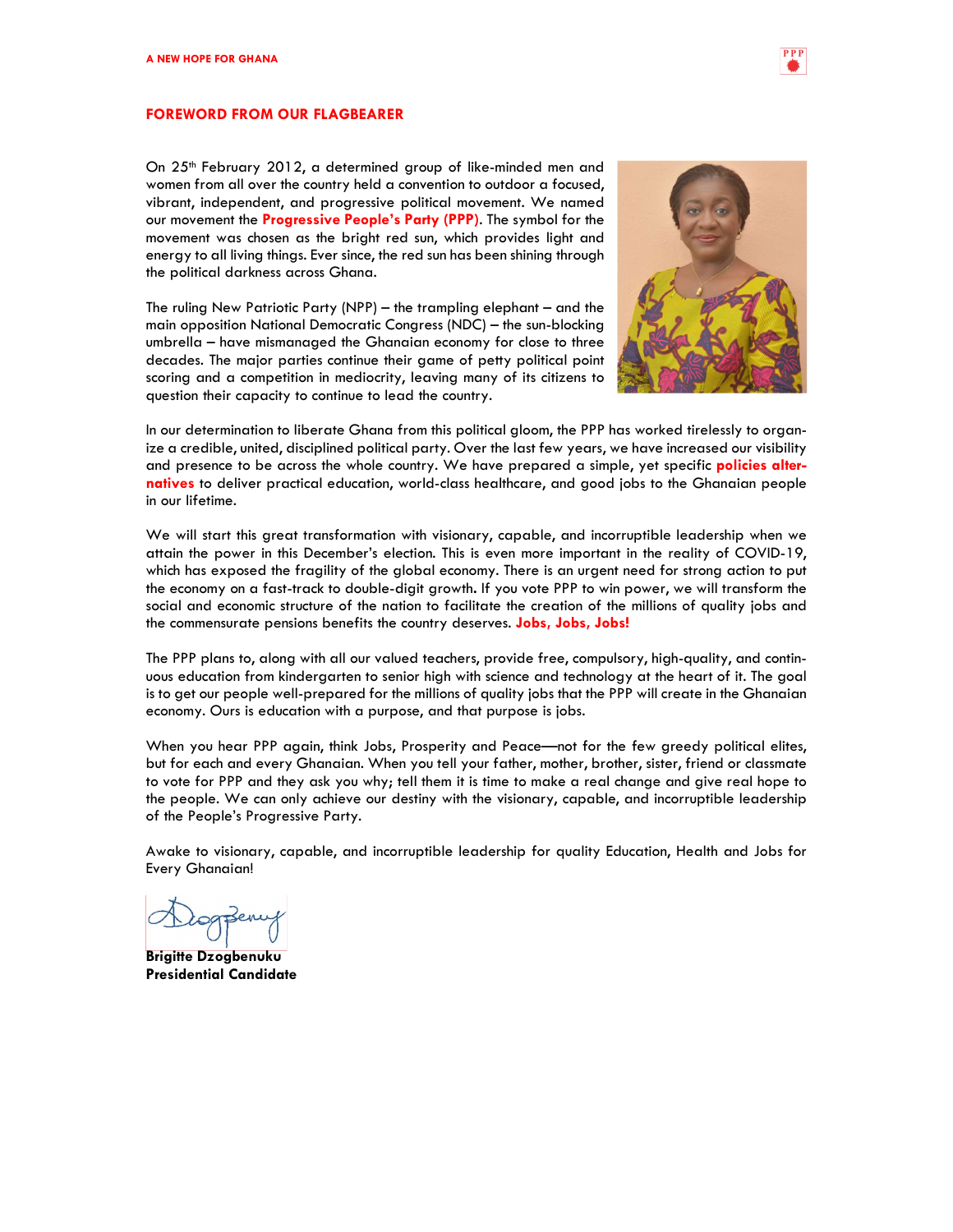

# 1. INTRODUCTION

The Progressive People's Party (PPP) presents the following social contract with the People of Ghana.

The set of public policy principles outlined below are potent and effective measures that will transform Ghana and make its citizens prosperous in one generation. The PPP distinguishes itself from other political parties by not making populist, unrealistic, and faithless promises.

In this social contract, we are guided by the policy principles to address four fundamental challenges confronting our nation, which have produced a weak national foundation, constrained national development, and distorted our nascent democracy. The fundamental challenges requiring our urgent and immediate attention are:

- 1. Lack of amendments to rectify the shortcomings of the 1992 Constitution;
- 2. Lack of basic social and economic infrastructure, including quality roads, schools, and housing;
- 3. Lack of training of our human resources to efficiently use our abundant natural resources;
- 4. Lack of political will to fight widespread corruption.

The PPP will work diligently alongside established civil and public services of Ghana, including the National Development Planning Commission (NDPC), to achieve the objectives contained in this document.

The PPP has mapped out the **youthful dynamism and the bountiful natural resources** to be used to dramatically meet our needs for practical education, world-class healthcare, and good jobs. We have millions of young men and women desperate to get better education, healthcare and jobs. At the same time, we are sitting on trillions of dollars of Gold, Oil, Bauxite, Iron Ore, Manganese, Diamonds and vast tracts of fertile, arable land.

A greed-based winner-takes-all governance system is no longer sustainable. We cannot achieve real development with the same old political elites in charge, who selfishly benefit from maintaining the status quo at the expense of the sovereign majority.

#### A vote for PPP is a vote for visionary, capable, and incorruptible leadership.

We will reform our constitution to strengthen parliament, elect Metropolitan, Municipal and District Chief Executives (MMDCEs), and create the Office of the Independent Public Prosecutor, constitutionally separate from the Minister of Justice, to root out government corruption.

We will also pursue a public declaration of assets regime and introduce legislation to punish for false declarations and non-compliance in line with the recommendations of the Constitutional Review Commission. The current regime of assets declaration by government officials, head of public corporations and other public servants has proven to be ineffective in the fight against corruption.

In addition, the PPP gives a firm, unshakable promise to implement with a sense of urgency, the Right to Information Law, to bring transparency and encourage accountability in government, beginning January 2021, when by the God's grace we secure the mandate of the people at the December 2020 polls.

To stop corruption and move Ghana forward, we call on the people of Ghana, to vote for the PPP to correct the excessive powers given to the executive arm of government. This will prevent absolute power from corrupting absolutely. So far, the PPP is the only political party bold enough to pledge sweeping reforms to the constitution in its first term to ensure Ghanaians enjoy the full dividends of our democracy.

We have pledged to review aspects of the 1992 constitution that were designed to perpetuate a winnertakes-all government with excessive executive and discretionary powers; where little or no accountability prevails, consequently setting the stage for corruption to thrive. Ghana desperately needs to make that generational choice to reform its political system, so our country can work again.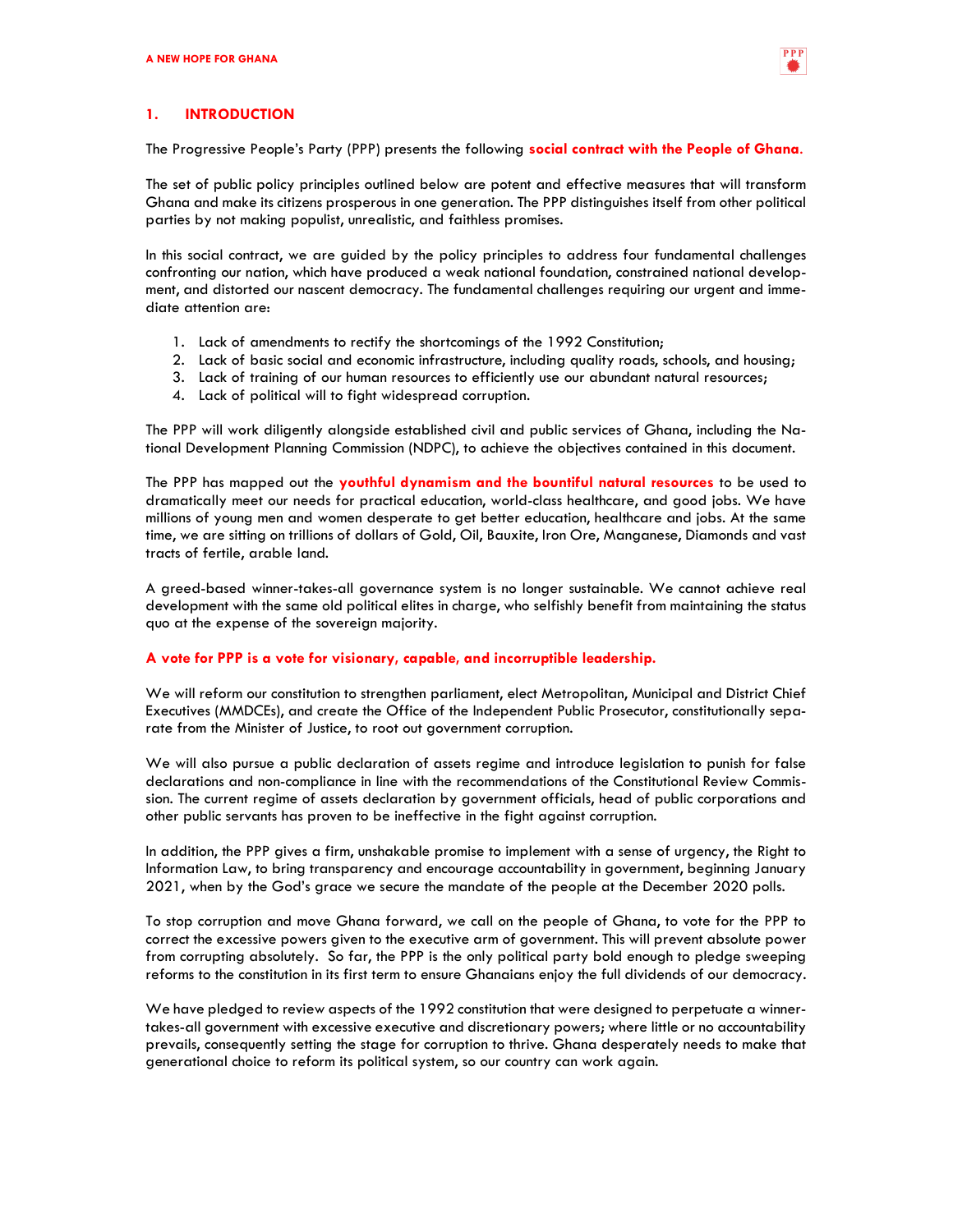

## 2. EMPOWERED PEOPLE IN AN INCLUSIVE SOCIETY

Prosperity for all can only be attained by a united Ghana.

The Progressive People's Party seeks your vote to create a united society with a **shared vision to make** Ghana a just, disciplined, high-income country within one generation. We will use the best Ghanaian human resource available, both at home and abroad, to deliver this vision.

Every single Ghanaian must know that if you vote for the People's Progressive Party, you as a Ghanaian citizen will win power. It does not matter if you are PPP, NPP, or NDC; Christian or Muslim; male or female; young or old. We are here to let you know that if PPP wins the 2020 election, every single citizen will be A winner, no matter your background or political affiliation.

#### 2.1. Youth Empowerment

Ghana has more than 60% of its population under 30years constituting some 18million young people. Ordinarily that should lead to a harvest of demographic dividend for education and jobs. Unfortunately, a large majority of that age bracket are reported to be either out of school, unemployed or under-employed. We intend to reverse this situation to avert a national security crisis.

#### Specifically, we shall:

Surgically remove the weak linkages between the educational system and productive sectors of the economy through our education for purpose policy.

Thoroughly eliminate the mismatch of skills offered the youth vis-à-vis what is required by the job market by focusing on technical, vocational and ICT skills.

Turn the regional offices of the National Board for Small Scale Industries (NBSSI) into incubation centres for entrepreneurship and business development to encourage self-employment by the youth. In the spirit of inclusive society, no Ghanaian youth would be denied opportunity because they do not belong to the party in power. Never again shall our youth suffer from such discrimination.

Apply their energies and skills into the construction and building of social, economic and educational infrastructure to support national development.

To that end, all state funded "party" agencies created and operating under the guise of state funded enterprise development and youth employment schemes, would be abolished.

## 2.2. Our Commitment to the People of Ghana

Over the past 28 years, two political parties, have tried their best and applied their "property owning" and "social democracy" ideas to the country's problems. Theirs have produced a "one step forward and two steps backward" vicious cycle. Under these two parties, corruption has been scaled up to unprecedented levels.

Our orientation and our core beliefs about the world we live in are Progressive. This means we believe in broad-based human progress that is felt by the people. We believe that under our incorruptible leadership, Ghana shall move from a third world nation to a first world nation by working with a great sense of purpose, integrity and urgency within one generation.

We believe in Ghanaian excellence. And we shall offer excellent leadership in every sphere of our administration. We believe in Ghanaian prosperity for all. We believe in all of the Ghanaian people. Our pact with you is that, once elected, we will work to deliver transformational development and progress. We will work to move Ghana away from the competition in mediocrity, the culture of indiscipline, the constant failure of leadership, the cruelty of resource mismanagement and the tragedy of low expectations of our economic transformation.

#### 2.3. Affirmative Action for Women

In our affirmative action programme, we will be building skills, providing training and working diligently to guarantee seats and positions to make it possible to break male domination in the legislature, executive and judiciary, as well as the media and entrepreneurship within one generation.

#### Specifically:

Our compulsory education policy for all of our children from kindergarten to senior high school will ensure that our girls receive a complete and decent education just as the boys. Education as a great equalizer should provide equal opportunity in life for our women as well. This programme will solve all the inequalities against women,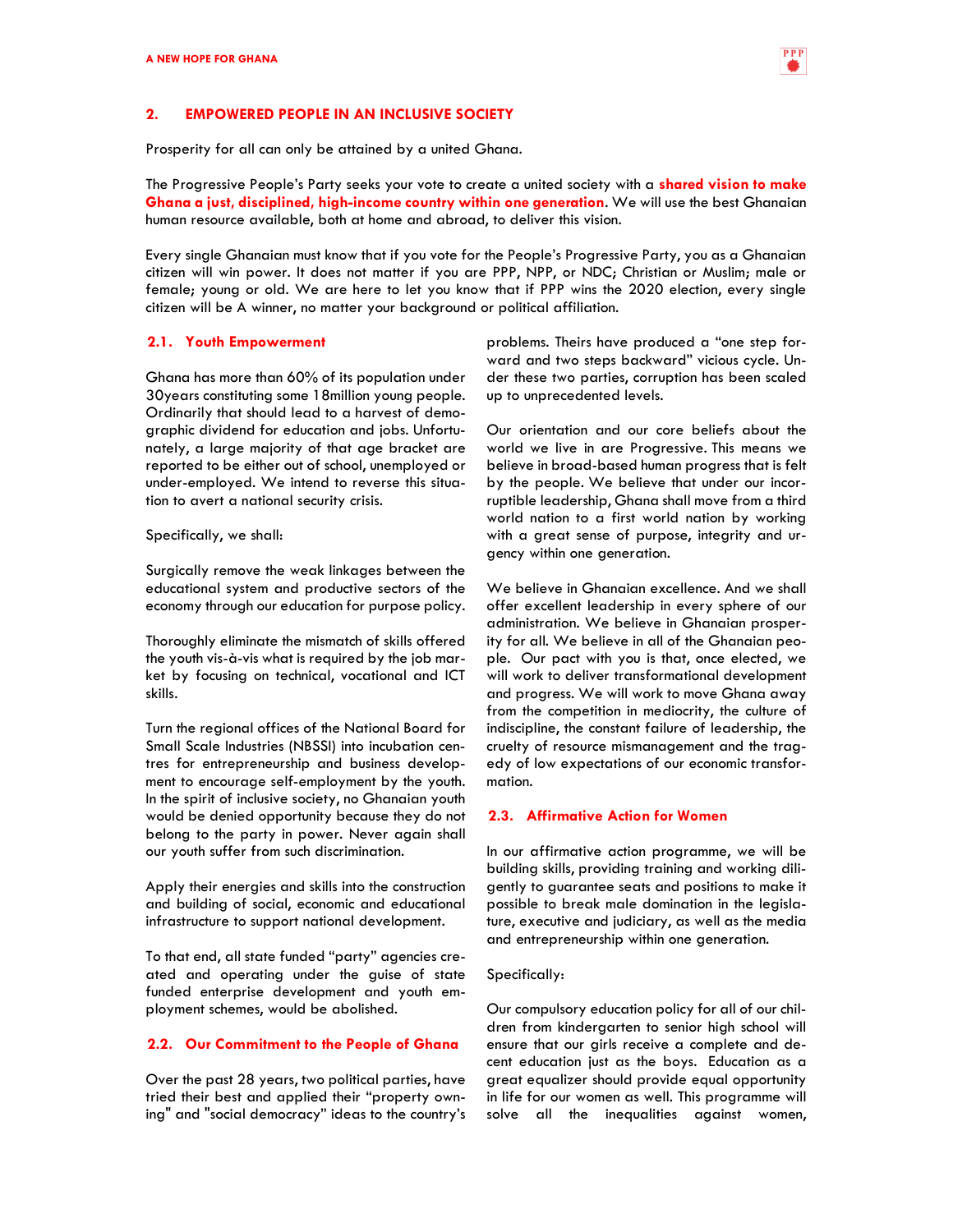guarantee the education of the girl-child, prevent teenage pregnancy and lead to women empowerment and emancipation.

We shall promote proportional representation to ensure gender balance in all spheres of Ghanaian society. The PPP has actively encouraged women to become presidential and parliamentary candidates. Affirmative action in politics cannot be done only by reducing nomination fees.

We will put into place the Women's Enterprise Development Agency to train, encourage and promote the growth and development of women entrepreneurs in the country. This will include technical assistance, low interest loans and the setting aside of portions of government contracts to enterprises founded and managed by women. This would be accessible to all Ghanaian women.

The PPP will ensure the passage of the Affirmative Action and Property Rights of Spouses Bills within six months of assuming office if they are not passed before January 7, 2021.

## 2.4. Adequate Care for People with Disability (PWD)

We pledge to continue to encourage people living with disability in our society to embrace the progressive, humanistic and common-sense approach of the PPP to solving problems. Ghana has very few people with disability working as business women and men, nurses, traders, teachers, doctors, lawyers, bankers, ministers, members of parliament and heads of state institutions etc. because of a lack of political will to put PWDs in such positions. We will change that immediately we come into power in 2021.

#### Specifically:

We will work with the Ghana Federation of the Disabled (GFD) to ensure that children with disability are given all the special facilities they need to study under our compulsory education policy.

We will sanction healthcare professionals who intimidate PWD patients at their facilities while corrective surgeries would be performed for children free of charge, when required and as early as possible under the NHIS.

We will ensure that all MDAs make public facilities and services accessible to PWDs as well as make Legal Aid Services free and easily accessible for all PWDs.

We will also ensure the full enforcement of the laws governing accessibility for PWDs to all public and commercial buildings.

## 2.5. Forgotten Ghana

There is no "Better Ghana" or "Ghana Beyond Aid' anywhere in the country. While government appointees past and present, sit in air-conditioned offices and media houses to engage in endless arguments over statistics, the people out there are suffering from the slow pace of development. Successive administrations given the mandate to end poverty in all forms have failed. The PPP insists government(s) have failed because some communities are still drinking disease infected water and they are driving on dangerous roads. They are saddled with low quality of education, poor housing, preventable diseases and very high unemployment rates. Out there in the country, there is no hope for a productive and prosperous Ghana.

So far, the presidential initiatives such as "Planting for Food and Jobs", "One-District-One-Factory", "Industrial Stimulus Package", "Planting for Export and Rural Development", which the President insists…are all beginning to bear fruit, and should soon start reducing unemployment and provide opportunities for citizens to work, remain scanty.

In many of these areas their experience has not changed in the last 28 years. Communities such as Gizaa, Zaare, Wulensi, Widana, Awaso, Pudia, Agortoe, Efutu Mampong, Amanfro and Obom, and many more comprise a "Forgotten Ghana" that we can no longer afford to neglect. Ghanaians are looking for redemption and the PPP has made itself abundantly available, running to the rescue of our people. We encourage all Ghanaians to turn and embrace the safe haven offered by the PPP.

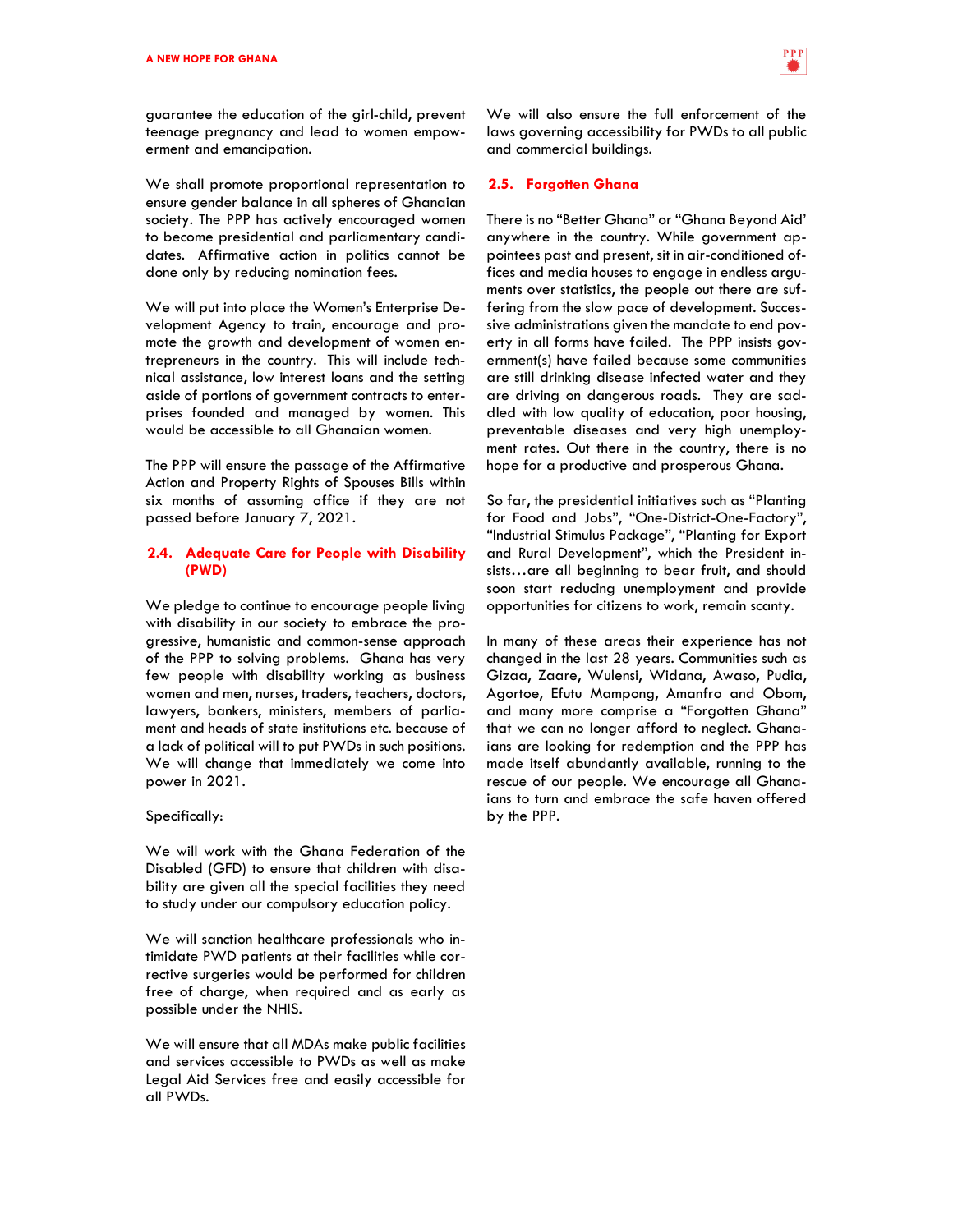# 3. OUR POLITICAL PLATFORM

In view of the above, we are pleased to present to you the PPP Political Platform for the 2020 elections. Ours is a simple, yet powerful agenda. We have resisted the temptation to produce a huge book of empty promises. Ghanaians have been disappointed enough times in this Fourth Republic. Ghana already has the Directive Principles of State Policies in our Constitution to guide our agenda, policies and programmes. What is required is capable, competent and incorruptible leadership.

With that, the PPP seeks the opportunity to implement an effective and efficient Agenda to Empower All Ghanaians that is built on Incorruptible Leadership, Education, Healthcare and Jobs. We will implement the Agenda in the spirit of inclusiveness that will enable us to use the best Ghanaians; full participation of women, youth and people living with disabilities; and above all a leadership that is incorruptible.

We will tackle corruption head on, to eliminate waste, make savings and quadruple government revenue which we will use to pay for our transformational initiatives in education, healthcare and job creation. We will also ensure cost-savings through diligence to augment our development budget. Above all, we will create and distribute wealth through industrialisation, innovation and enterprise for every Ghanaian.

## 3.1. Just and Disciplined Society

The PPP will create a just and disciplined society, with a passion for excellence within ten years and with science and technology as the cornerstone, become a high-income country within one generation. This just society will ensure the implementation of existing laws intended to make life profitable for every Ghanaian. Enforcement of laws, application of sanctions, implementation of technology driven policies for accelerated growth, such as full implementation of National Identification Card system for efficiency in public service delivery, use of database to fight crime, facilitate housing and planning, effective biometric election management systems, social security and national insurance, licenses, passports, building permits etc.

## 3.2. Agriculture Development

The new society we will create will modernize agriculture and provide a market to sustain our farmers and fishermen. We will use the state's purchasing power to provide the assurance that the labour of our farmers and fishermen will not be in vain. We will construct good roads that link farms to market centres to ensure that our farmers are able to transport their produce for sale easily, as one way of reducing poverty.

The PPP will use the state's purchasing power to create a ready market for our farmers. The provision of a ready market for our farmers and fishermen will ensure that they are encouraged yearon-year to produce even more.

One way to provide ready market is to ensure that all public basic schools on the school feeding program as well as Senior High Schools patronize strictly, made in Ghana commodities for cooking. In Ghana today, we have our agricultural produce going waste due to our poor infrastructure – as happens in Biri-Pro in the Ashanti Region and many, many other villages in the country.

We will institute an innovative farm to school table policy that will ensure that the freshest, natural produce from our farms will be fed to our youth on daily basis to change the face of the current school feeding programme which is corruption ridden.

Specifically, the PPP will provide one boiled egg once a week to all public primary, junior high and senior high school students across the country. This will be a deliberate policy to stimulate local production in the poultry sub-sector, provide jobs in packaging, transportation, purchasing & supplying and distribution across the country.

Ministries, Departments and Agencies will also be instructed to consume strictly 'Made in Ghana' food and beverages for refreshments at all their programs and public functions. There is nothing foreign that a government of Ghana's money will be spent on unless it does not have a local alternative or substitute. For example, no government money will be spent on imported chicken anywhere in the country, unless all the local produce of poultry has been fully purchased by the government.

The PPP will empower and resource the national food buffer company with adequate warehousing facilities in every region to carry out this important mandate. Perishable products such as tomatoes will receive special storage facilities to prevent post-harvest losses. Also, a PPP government will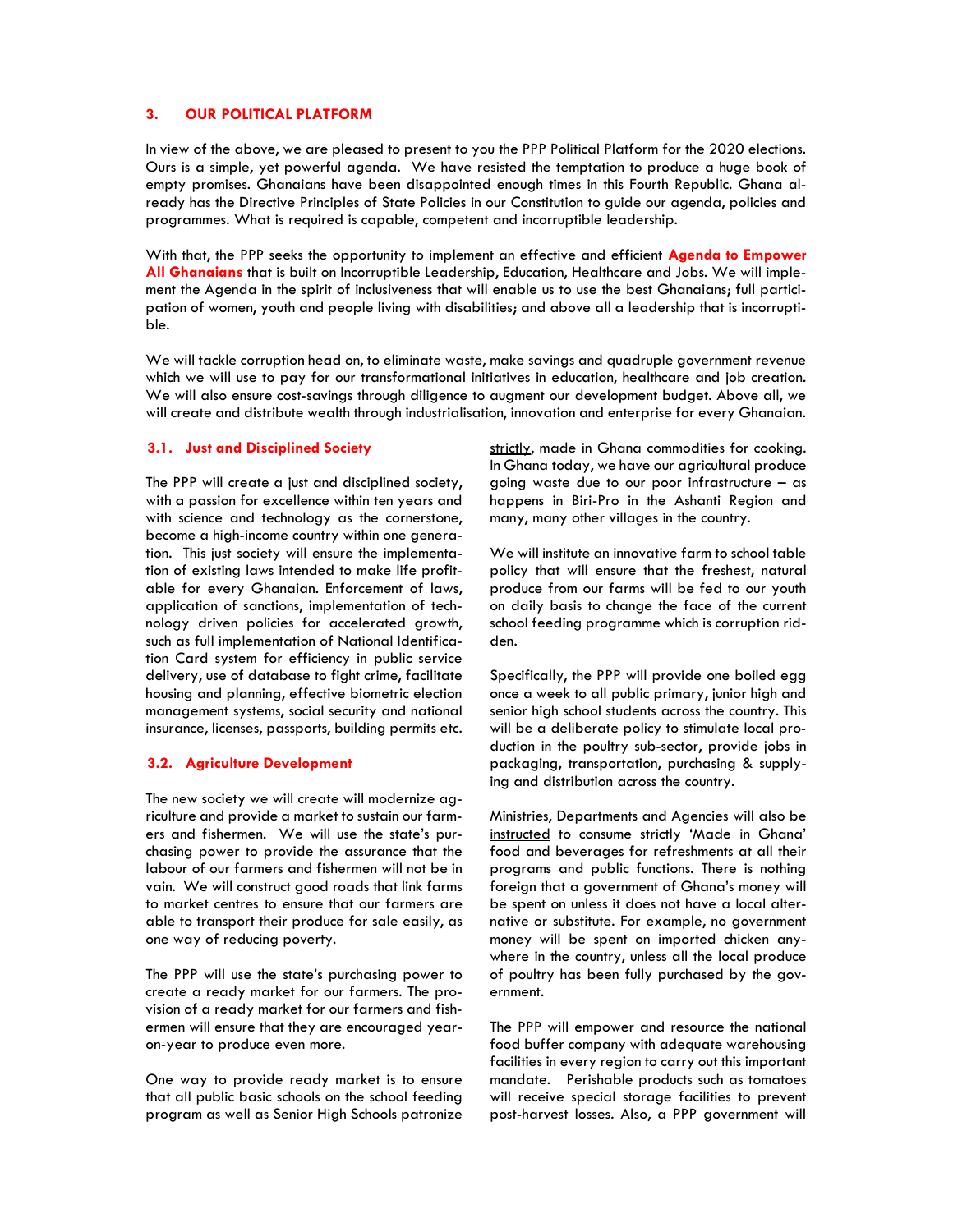ensure that all tomato factories become viable through expert advice and technical assistance to provide ready markets for our tomato farmers.

A PPP administration will ensure the existence of low interest loans and technical assistance to our farmers to improve their businesses. This will be done through private, public partnership arrangements.

A PPP government will revive the almost defunct Kwadaso Agricultural College and collaborate more with institutions such as the University College of Agriculture at BUNSO, University of Ghana, the Kwame Nkrumah University of Science and Technology, the University of Development Studies and others to enable Senior High School graduates to pursue courses in Agriculture extension services, soil management, etc. to fill the manpower gap in this sector.

Moreover, the PPP government will remove all other port handling charges such as GPHA and terminal charges in addition to a zero percent import duty on all agricultural machinery and other inputs. We will procure for each district in the five regions of the north adequate combined harvesters to be put at the disposal of rice farmers for harvesting.

We will establish demonstration farms as teaching and learning centres for our farmers to study the seasons for planting and the right seedlings and chemicals to apply to guarantee maximum yield. Agricultural extension officers will be retooled, financed and provided with effective means of transportation to advise our farmers on the appropriate and modern techniques of farming.

## 3.3. Reform and Strengthen all State Institutions

The PPP will reform state institutions, make government efficient and raise revenue to be able to pay public servants well to motivate them to facilitate the work of the private sector and Ghanaian society in general. The PPP will work to change portions of the Constitution to abolish the provision that allows Ministers of State to also serve as Members of Parliament.

We believe that this move will make available for governance a large pool of qualified, experienced Ghanaian talent whose expertise is currently unused and therefore lost to Ghana. This we will aim to complete in one term of office.

Concurrent with this objective will be a solid determination to give Parliament the facilities and resources needed to pass good laws and scrutinize the proposals submitted by the Executive effectively.

We will create a Ministry of Public Service to lead the task of continuous reform and modernisation of state institutions. A PPP Administration will reduce the number of ministers of state to 40 and will rely on professional civil and local servants to ensure efficient administration.

For the avoidance of doubt, there shall be no regional ministers and the ministry of local government & rural development will be abolished in a PPP administration. Every part of Ghana falls under a defined district and the elected MMDCE will be responsible for their day-to-day administration by working closely with the district offices of state departments and agencies.

## 3.4. Elect MMDCEs to Give Power Back to the People

Again, the PPP will work to change portions of the Constitution to enable the election of all Assembly Members as well as District/Municipal/Metropolitan Chief Executives (MMDCEs) to ensure local accountability, elimination of corruption and rapid development. This means we will elect all DCEs under the principle of universal adult suffrage and also abolish the concept of government appointees into the district assemblies. If citizens are capable of electing the president and members of parliament, they should be credited with the wisdom to decide who governs them at the local government level.

The political chicanery orchestrated by the ruling party to deny the good people of Ghana their power; following the aborted referendum on whether or not MMDCEs should be elected on partisan basis must be viewed as a coup d'état against the people of Ghana by the political class. Ghanaians must therefore be vigilant and vote the PPP to prevent a repeat of the fraud perpetrated against them.

The PPP promises to have all the necessary legislations passed for the election of all MMDCEs and all Assembly Members within the first year in office.

# 3.5. Education and Sports

The PPP will provide Quality Education for Every Ghanaian Child. We will standardize school facilities from kindergarten to Senior High, with libraries, toilets, classrooms, kitchen, housing for

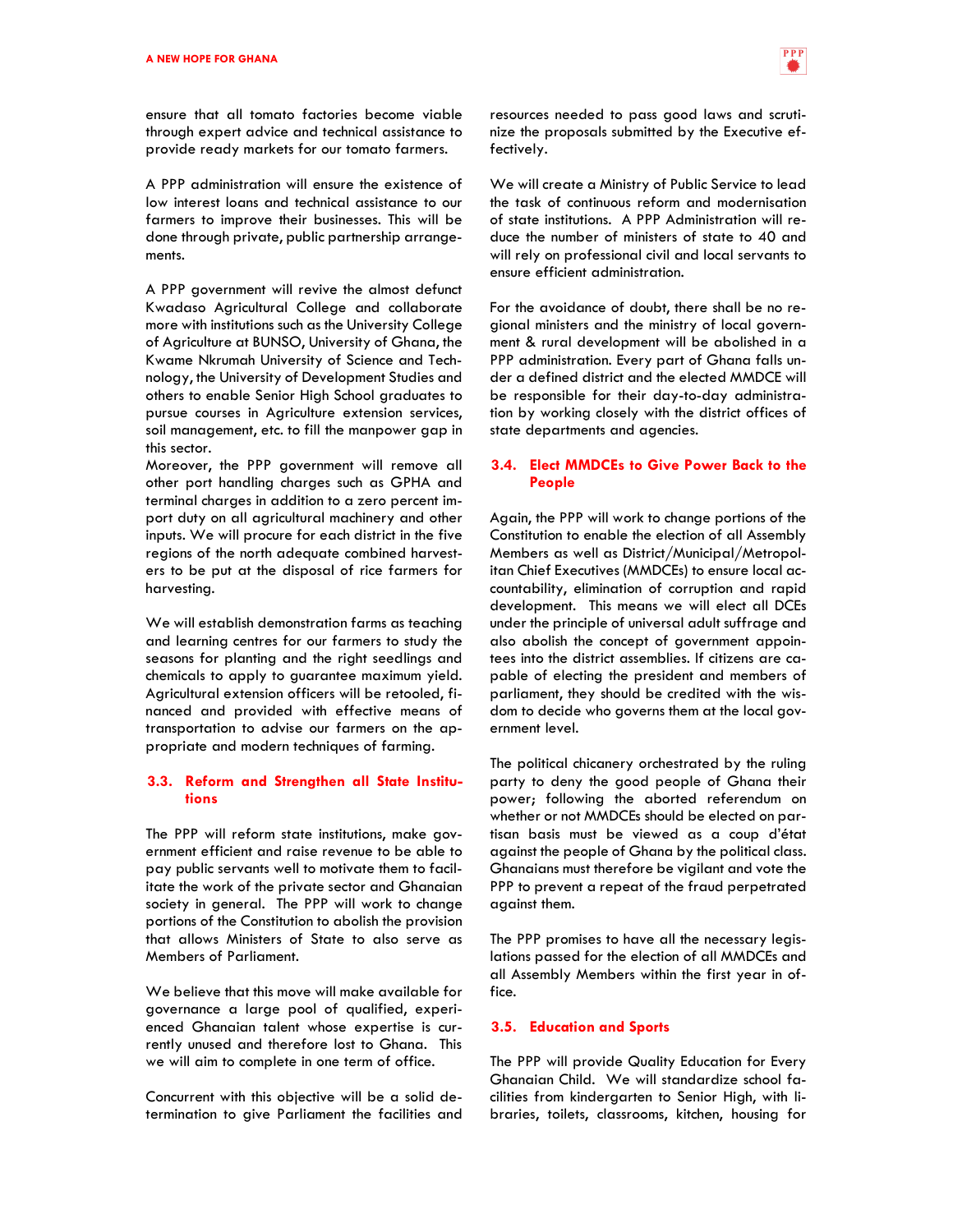teachers, playground, etc.: and implement a Free and Compulsory education in public schools from Kindergarten to Senior High including a comprehensive ICT training programme.

We will deploy an "Education Police" to enforce the compulsory aspect of our policy. An integral part of this objective is to significantly increase vocational and technical training so that all school leavers gain employable skills.

The National Identification System will be utilised to determine all the school going children, provide the corresponding infrastructure and to ensure full compliance. When this is done, we will guarantee that the minimum qualification of any Ghanaian; boy, girl or disabled or not will have a Senior High School Certificate in just two decades.

The Basic Education Certificate Examination, which hitherto has been employed by previous governments to deny a significant number of our citizen the opportunity of senior high and tertiary education will be abolished completely. Transition from JHS 3 to SHS 1 will be as seamless as class 6 to JHS1 because the standard of the public-school campus will be from KG1 to SHS 3.

This education policy vision includes a comprehensive sports programme to instil discipline and promote better health. The comprehensive sports programme will ensure that with government support, we begin to develop future world and Olympic champions. Our performances at successive Olympic Games have not been fitting of the country's stature. We will upgrade current Sports Stadia to world class standards.

The PPP policy recognizes the need to expand educational facilities and to enable every child's demand for access to be met. The PPP policy will ensure that a "Free Senior High School Education" is a right to all children and does not perpetuate the privilege reality of today where only those who "manage" to pass the BECE examination and secure a place advance to the High School level.

Ours is the policy that is comprehensive and consistent with standards set by countries that have overcome underdevelopment and poverty in the world. When we put back compulsory in education in Ghana, we will set our children on a sure path to success in life.

To ensure success in our overall education policy, we will invest in the building of complete school compounds across the country including housing for teachers and the upgrading of teacher

training institutions. Science, Technology, English, Math and Arts will be at the heart of our policy. With this, no child living with or without disability, poor or rich, male or female would be left behind.

It is said that "If you think education is expensive, try ignorance". Education is a better driver of a nation's economy than gold, diamond, bauxite, oil, gas and such other natural resources. Without it, our natural resources become huge burdens on all citizens. The PPP is determined to give priority to the implementation of our policy in national budgets. We will fund the free, compulsory, continuous education vision through government revenue primarily by reducing waste, checking corruption and effectively and efficiently managing national resources.

We believe that the framers of our 1992 Constitution shared our belief that the goal of ensuring an educated and knowledgeable people is not negotiable. It is for this reason that Chapter Six of the Constitution - Directive Principles of State Policy makes clear the policy to be implemented by government in the area of education. This is also reinforced by Articles (14) and (25) under the Fundamental Human Rights in Chapter 5. Both the NPP and the NDC have cleverly avoided a conversation on compulsory education for all and therefore have not paid any serious attention to get every single child in schools until senior high school.

We need to make education from kindergarten, not just primary school to the end of senior high school free and COMPULSORY: meaning that parents will sleep easy knowing that if their child leaves school to go to the beach or play football, they will be found by the education police and brought back to class.

# 3.6. Energy for Industrialisation and Rapid Development

The PPP will provide Energy for Industrialisation and Rapid Development. We will implement solutions with a sense of urgency to meet the needs of industry and domestic users and make Ghana a net exporter of power with utmost efficiency.

To enable us achieve this objective, we will provide tax incentives to enable development of alternative sources of fuel and power – bio fuels and solar.

We aim to ensure that the contribution from renewable sources of energy reaches in a decade, a minimum of 20% of what we need.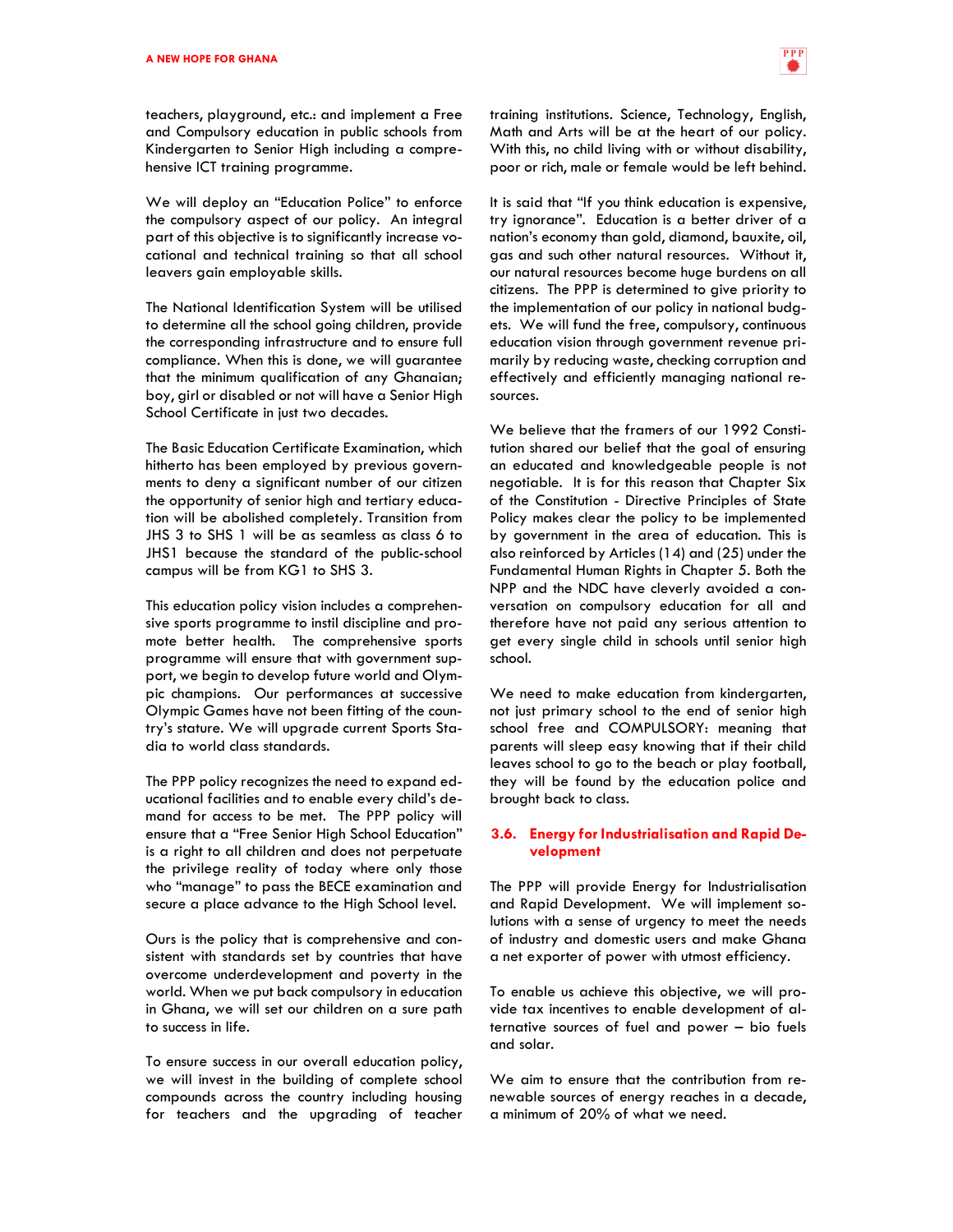We will harness our natural resources (particularly oil, gas, bio-gas wind and solar) to ensure maximum benefit and prosperity for all Ghanaians.

#### 3.7. Healthcare

Our health policy is that of a Universal Health Coverage (UHC). Quality, affordable health care is the foundation for citizens to lead productive and fulfilling lives and to have a strong economy. PPP government will ensure people have access to the health care they need without suffering any financial challenges to build a strong human capital for our national development and economic growth.

Our UHC policy will increase spending on preventable health care to a minimum of 1% of GDP. We will improve the NHIS towards eliminating out-ofpocket spending by patients and their families.

Recognizing the importance of emergency health care and the inadequate facilities in the sub-sector, the PPP government will introduce a zero percent (0%) import duty on all imported ambulances for public, private, commercial and philanthropic purposes.

#### Prevention is Better than Cure:

Post COVID-19, the PPP will not only ensure a cleaner environment free from preventable diseases like malaria, cholera and guinea worm, but remain red alert to arrest any pandemic that might show up ever again in Ghana. We believe that just like countries in the Americas, Europe and elsewhere became malaria free, so can Ghana with the right leadership from the PPP.

We will ensure emergency care throughout the country to save lives. Our focus will be in the area of prevention where education is the key. Ghana is 63 years after independence, but we still suffer severely from the grip of preventable diseases. Preventable diseases rob our nation of an energetic workforce. This is not acceptable, and the PPP policy will address it.

In fighting this menace, there is need to consider some other areas pivotal to the success of our agenda; paramount among them is the need to solve the problem of water supply to ensure clean water for every household and investment into public houses in order to do away with the slums. Public Health Nursing and "Town Council" functions will be back on the local government development agenda as we go for comprehensive decentralization.

 $\overline{PP}$ ◈

We are aware that these will require huge investments that we must make if we want to permanently eradicate preventable diseases. As we have always said, transformation needs great minds and insightful leadership and the PPP insists that new policy initiatives like this one requires dynamic leaders who are capable of managing the challenges this transformational policy change will present.

Political leadership have been unable to use aggressive approaches in handling the menace – the last country-wide spraying exercise for instance was in the 1960s. To reverse this trend, an aggressive and uncompromising attitude, a strong will and a decisive character is required to eradicate such preventable diseases as malaria and cholera from our country. Effective leadership with a sense of urgency in addressing issues that directly impact on human survival; and adequate education on preventable diseases and how they can be prevented are essential ingredients missing so far in the Fourth Republic. PPP is here to change that trend when the electorate change their choices at the December 7 polls.

We will promote the establishment of Care Homes across the country for the very aged for a dignified care and free up relatives to go to school, work and contribute to the economy.

## 3.8. Galamsey

The phenomenon of illegal and indiscriminate mining, otherwise known as galamsey, is a present danger and a threat to our very survival as a country. Our lands, forests, cash crops and water bodies are under siege. We recognize that galamsey is driven by factors of economic survival for these able-bodied young men.

Our approach to end the menace of galamsey is to cut the supply of labour to the illegal industry by moving these able-bodied youth from galamsey pits to road construction sites. Our plan to roll out the massive inter-regional highways (the N Roads) project will need more physical labour than we presently have at the various galamsey sites. The strategy is to provide a useful alternate economic activity for the youth in galamsey by diverting their energies towards road construction which has a high economic value for national development. This will make the work of the security agencies much easier in protecting our environment from the threat of galamsey.

Our second approach to cut the supply of labour to the galamsey sites is through the comprehensive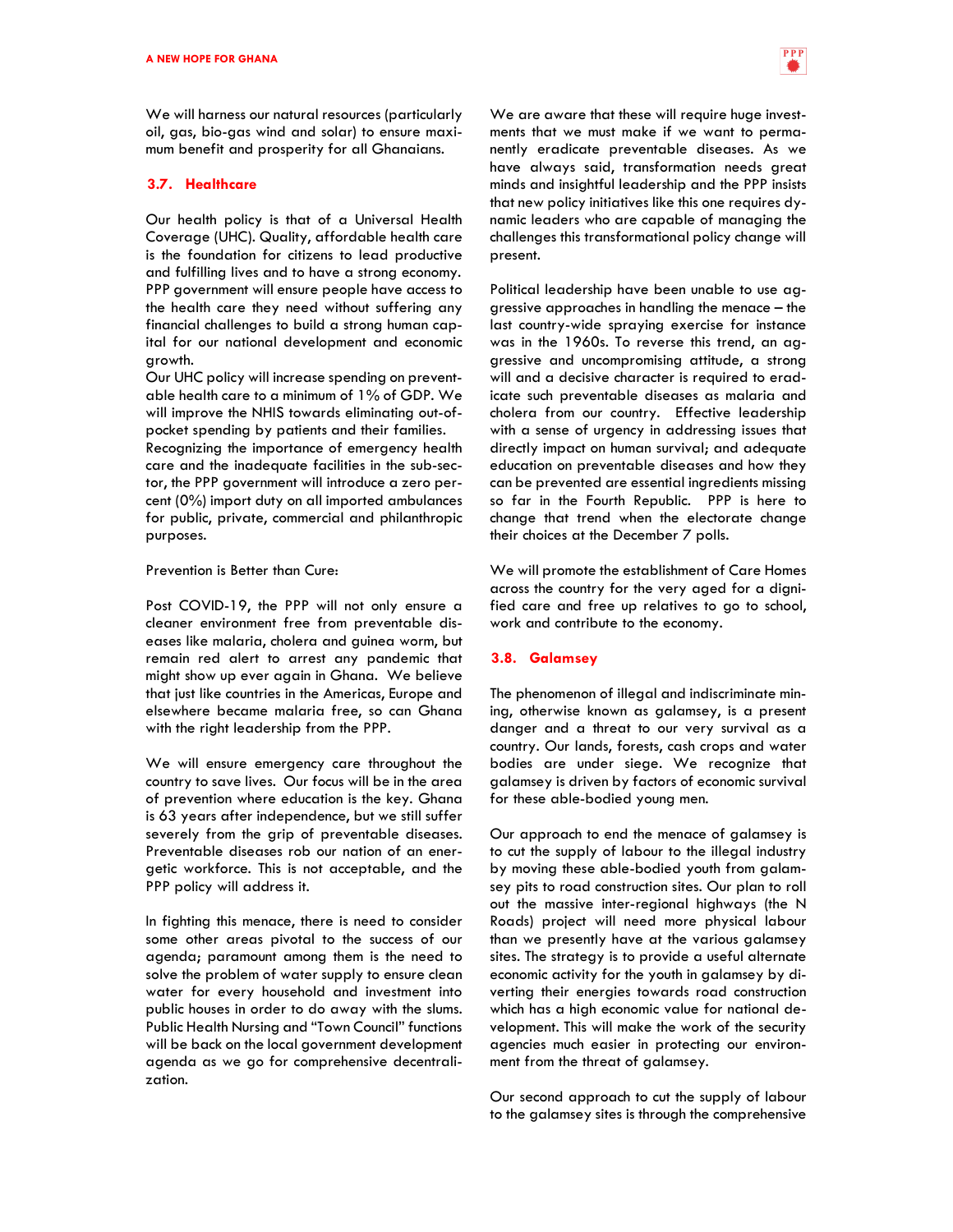$\overline{PP}$ ◈

education policy which keeps the youth in school up to senior high school with accompanying ICT, vocational and technical skills training that will prepare the youth for useful economic activities in the future instead of allowing them to leave school after the junior high to join the galamsey band wagon.

# 3.9. Crime and Corruption

The PPP will attack crime, the drug trade and corruption aggressively using leadership by example, being modest in government, implementing the Right to Information Act fully and ensuring an Independent Public Prosecutor's Office is established separate from the Ministry of Justice.

We will remove or waive any fees that must be charged for assessing information under the Right to Information Act. No shareholder pays to access information from the management team of their company.

We will deliberately resource the National Commission for Civic Education to perform its constitutional duty so that the citizens will be empowered and enlightened to demand effective accountability from the political office holders.

The Attorney-General of Ghana must not be a Minister of State as stipulated in article 88 of the 1992 Constitution. We believe that making the Attorney-General a Minister of State compromises his or her ability to fight and prosecute political corruption. The failure of the Special Prosecutor's Office is clear to the Ghanaian electorate by now. The Independent Public Prosecutor's Office, separate from the Ministry of Justice, is the only way, to realistically fight corruption and the PPP will cause that separation to happen.

We will strengthen the Narcotics Control Commission to fight the drug trade with all the enabling legislative, human, financial, and other resources needed for success. We will strengthen the Ghana Police Service by providing resources and training to enable them to manage the service effectively and efficiently, as well as stay ahead in the fight against crime.

## 3.10. Ghanaians in the Diaspora

The PPP will establish a Secretariat to cater for the needs of Ghanaians abroad and the African diaspora by June 30th 2021. Provide a support system to encourage re-entry, investment, safe and healthy vacations and transfer of knowledge and technology.

We will ensure full citizenship rights to Ghanaians living abroad so that they can vote and serve in public sector positions. There is no justification whatsoever to deny our kith and kin such rights, when they pour into our economy huge sums of foreign exchange by way of remittances to family and friends.

## 3.11. Bringing the Economy Back Home

Our economic policy will revolve around agriculture, technology and the use of state purchasing power to make the most out of hosting the African Continental Free Trade Area (AfCFTA), in our nation's capital, Accra.

The PPP will use government's purchasing power to ensure that we eat what we grow and use what we produce in Ghana. We will improve Ghana's business climate to enable investment in job creation so that our people will stay at home to help develop the country and its economy.

We will be relentless in providing support to Ghanaian industry to grow through AfCFTA and our farmers and fishermen through low interest loans, technical assistance, tax incentives and priority access to the Ghanaian market.

To accelerate job creation nationally, an inter-region highway will be built with the same high quality throughout the country to open up the country for investment and development. By this, we mean the continuation and construction of dual carriage national highways or motorways that connect all the regional capitals of Ghana. Examples of such roads are the complete dualization of the national roads from Aflao to Elubo, Tema to Bawku, Accra to Kumasi-Techiman -Tamale, Tamale to Bolgatanga, Bolgatanga to Wa via Tumu and Elubo to Wa via Bibiani and Goaso.

In the same way, the PPP values the contribution railways can make to national development. We will implement with a sense of urgency plans to extend railways to the four corners of the country to facilitate the movement of goods and people within the country.

## 3.12. Prevention of Road Accidents

A related objective to opening up the country for economic growth by our massive investment in the National Roads Projects (N-Roads), is to eradicate all road accidents caused by head-on collision on these major road corridors by dualizing them.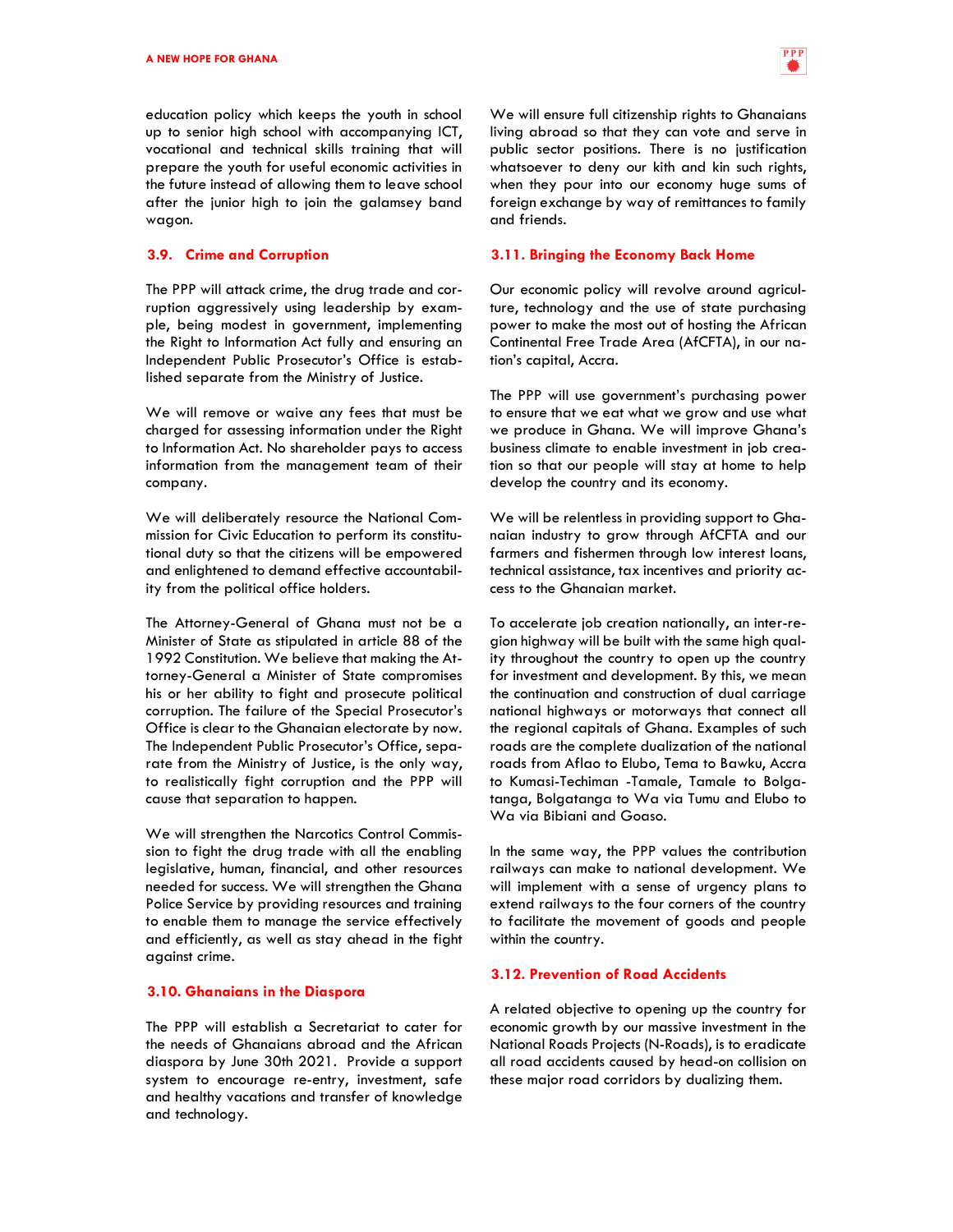In addition, all major highways and trunk roads, without exception, will have all the necessary road markings, instructions and directions as contained in the national highway code to direct, guide and inform all road users to prevent road accidents. It is unpardonable for any road in Ghana not to have the approved road markings especially the high visibility lane separation markings.

Within six calendar months, we will launch a road safety campaign with the National Road Safety Commission to get every single vehicle on the road to have an insurance cover, the basic front and rear reflectors, effective and working rear braking system, a set of warning triangles and related items.

The MTTD of the Ghana Police Service will be deployed to make sure that all vehicles have these basic safety items within six months after the launch of the campaign. No vehicle shall cross any police barrier or police check point without these basic safety requirements. Any MTTD police officer whose check point a vehicle crosses without these basic items will be dismissed from the police service for dereliction of duty and endangering the lives of the citizenry.

In addition, the MMTD of the police service in each district of Ghana will monitor the highways and trunk roads within each district for broken down vehicles which must be towed or moved to safety. A small amount of road safety levy will be introduced to mobilize resources which will go directly to the Ghana Police Service to acquire 260 district towing vehicles and dispatch motorcycles for each officer of the MTTD on district patrol duties to look out for abandoned vehicles and vehicles without the basic safety requirements. The cost of any towing by the police either by their own truck or rented truck will be borne by the owner of the towed vehicle.

The police emergency numbers will be advertised for stranded drivers of broken-down vehicles to call for assistance from the MTTD to get their vehicles towed or moved to safety or seek assistance from the police in an emergency.

The national head of the MTTD, together with the IGP for the time being, will lose their positions if this district patrol system fails. We will do this because Ghanaian lives matter!

#### 3.13. Importation of 1.5 Litre Engine Vehicles

The PPP government will introduce zero percent import duty on all vehicles with up to 1.5 litre

engine capacity. This policy is to reduce the cost of these vehicles for ordinary public servants such as teachers, nurses, civil and local government workers and private citizens including journalists, uber drivers, taxi drivers and other citizens to purchase these vehicles at a relatively cheaper cost and also promote the use of fuel-efficient vehicles.

The PPP government will work with the Ghana Revenue Authority and other stakeholders to redistribute the loss of revenue as a result of the zero-import duty on 1.5 litre vehicles by increasing the import duty of V6, V8 and bigger engine capacity vehicles.

## 3.14. Urban Transportation

The PPP will work with KNUST, the Technical Universities, Technical & Vocational Institutions, Institute of Engineers, artisans from Kokompe, Abossey Okai, Suame Magazine, Tamale Magazine and others to design and build an underground ring rail around our cities.

Starting from Accra, we will build the first phase of the Accra underground rail from Kasoa to Kantamanto/Agbobloshie to Teshie/Nungua to Tema/Ashaiman. The second phase will continue from Ashaiman/Tema to Adenta/Pantang to Amasaman/Pokuase and end back in Kasoa. We will consider a central line from Kasoa to Circle to Tema/Ashaiman.

We will deploy the energies of the youth in galamsey along with modern technology so that the nation will benefit from the strength and energies of our youth instead of suffering from the deadly consequences of galamsey.

We will work with the GPRTU to deploy Neoplan buses and others already procured to undertake mass transportation of our people from one point to the other. This will reduce the long queues at bus terminals in the cities. The Neoplan buses are stronger and better than the imported Ayalolo buses and more jobs will be created as a result of more buses to be procured from Neoplan.

#### 3.15. A Job for Every Ghanaian

A job for every Ghanaians is our goal. Through innovation and enterprise development, we shall use the factor endowments in each region combined with the state's purchasing power to facilitate job creation for every Ghanaian in every region simultaneously.

Related to jobs will be an effective pension and housing scheme. We will task SSNIT to build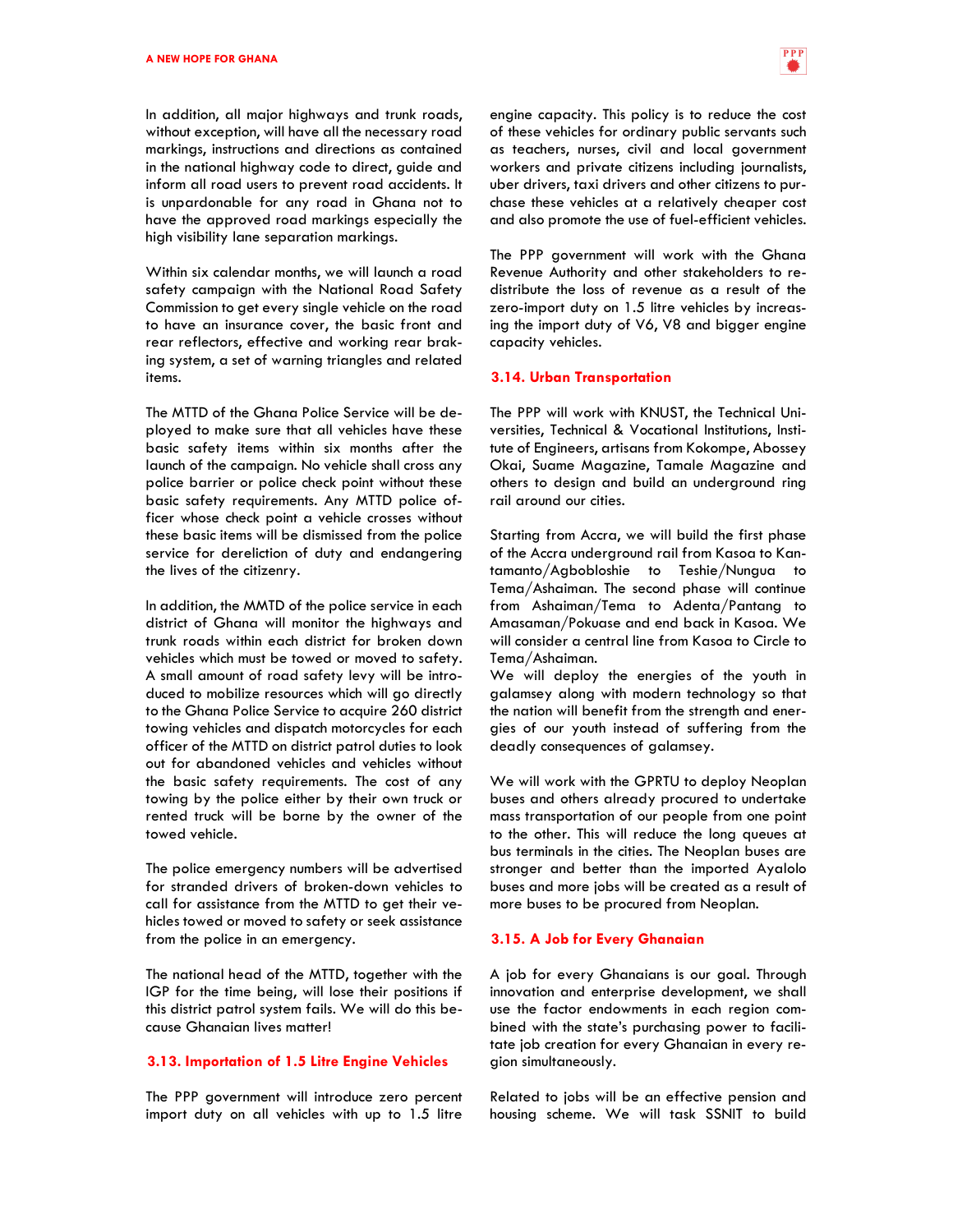affordable houses across the country to reduce the housing deficit. All pensioners will be entitled to swap a portion of their pension contributions to fully pay for housing units built by SSNIT so that pensioners can be guaranteed a home during pension that commensurate their income level. This project that we will task SSNIT to embark upon will create millions of jobs in the housing and construction sub-sector alone for the youth.

All pensioners aged 70years and above will attend all SSNIT health facilities for free.

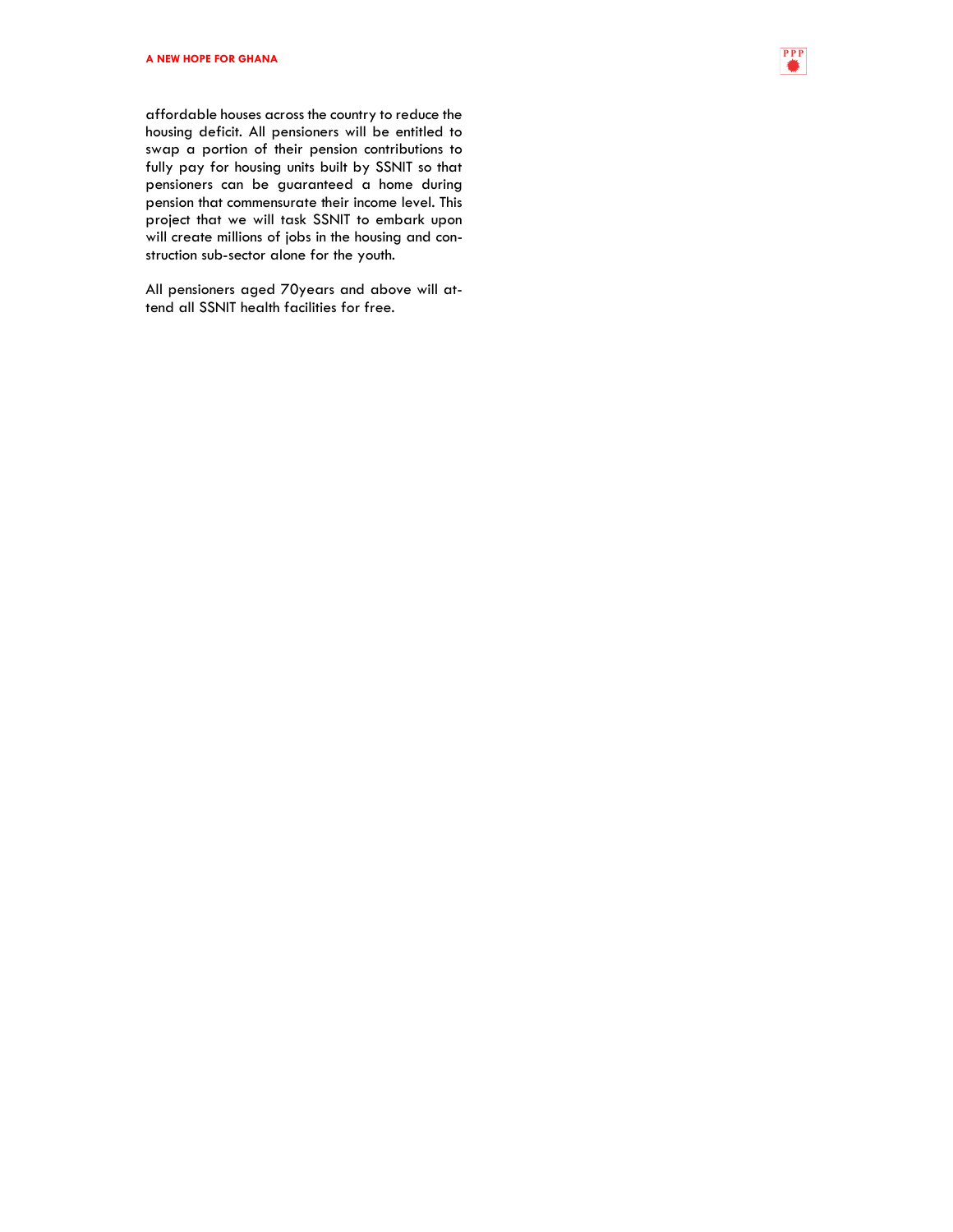# 4. REGIONAL HIGHLIGHTS

# 4.1. Ahafo

The Ahafo region is part of the forest belt of Ghana and has a vegetation that consists predominantly of fertile soil among others. The region will benefit from one of the state-of-the art industrial complexes for agro-processing.

Farming is the predominant occupation due to the availability of large tracts of farming land. To address the perennial problem of food wastage, we will build silos in the region to store food and sell during the non-farming periods of the year. This will also ensure food products don't rot and farmers will not make losses by being forced to sell produce cheaply.

The PPP will flush out the Chinese who are engaging in illegal mining in the Ahafo forest and make the farming lands available to the youth in the region for sustainable farming to feed the national population.

We will discontinue the illegal felling of trees with impunity by the Chinese, Ivorian and even Burkinabe nationals with their Ghanaian collaborators. The PPP government will find sustainable jobs for the youth in the area by introducing Afforestation Brigade to replant the trees.

## 4.2. Ashanti

Gold abounds in the Ashanti region and yet it does not serve as a source of mass employment. The PPP aims to promote the setting up of a world class gold refinery with its related factories for the manufacturing of jewellery and with government facilitation attract international buyers to create a trading hub and create jobs.

The Ashanti region would be the first to manufacture local automobile and bicycles. We will invest in a technical training centre to modernise the skills of the Suame artisans. We will seek public private partnerships to create a factory to produce cocoa sacks and footwear in the region and export these products to other countries in Africa.

# 4.3. Bono

The Bui Dam will be used to serve as a point for further development of industry in the region. Private companies such as Ghana Nuts Company will be supported to expand the processing of agricultural raw materials to create jobs. Mining companies in the region will be encouraged to become staging points for local small business development. Poultry and Wood processing businesses will be given technical and financial support to serve the needs of the Ghanaian market. As regards poultry farming, the state's purchasing power will be used to save the industry from collapse and push it to serve the needs of Ghanaians.

# 4.4. Bono East

The region produces cash crops like cashew, timber etc and food crops like maize, cassava, plantain, cocoyam, tomatoes and many others. The region will benefit from one of the state-of-the art industrial complexes for agro-processing.

The Techiman market being the largest in the country will be upgraded to an ultra-modern market like the Kejetia Market with Kindergarten, police and fire service stations to meet the standards of a modern market for our hardworking market women and men.

We will build a fishing harbour at Yeji. The fishing community is a source of livelihood for fisherfolk in the community and even for most fishing communities in the country. We will also build and expand the market in Kajeji to facilitate trade among yam producers.

## 4.5. Central

The Central region is the heartbeat of tourism in Ghana and the people will be made to feel it. The Museums and Monuments Board and the Tourism Authority will be empowered with the resources needed to realise the tourism potential of the region. The world heritage castles and forts would be restored to their original grandeur.

World class fishing landing ports would be built within the first term. Fish processing companies would be established and existing one will be made to work to handle excess fish during bumper periods.

First class senior high schools will be expanded to take in more students both local and international. We will remodel these schools to include the presenior high school facilities from Kindergarten on the same compound. In addition, we will build two more first class schools with complete compounds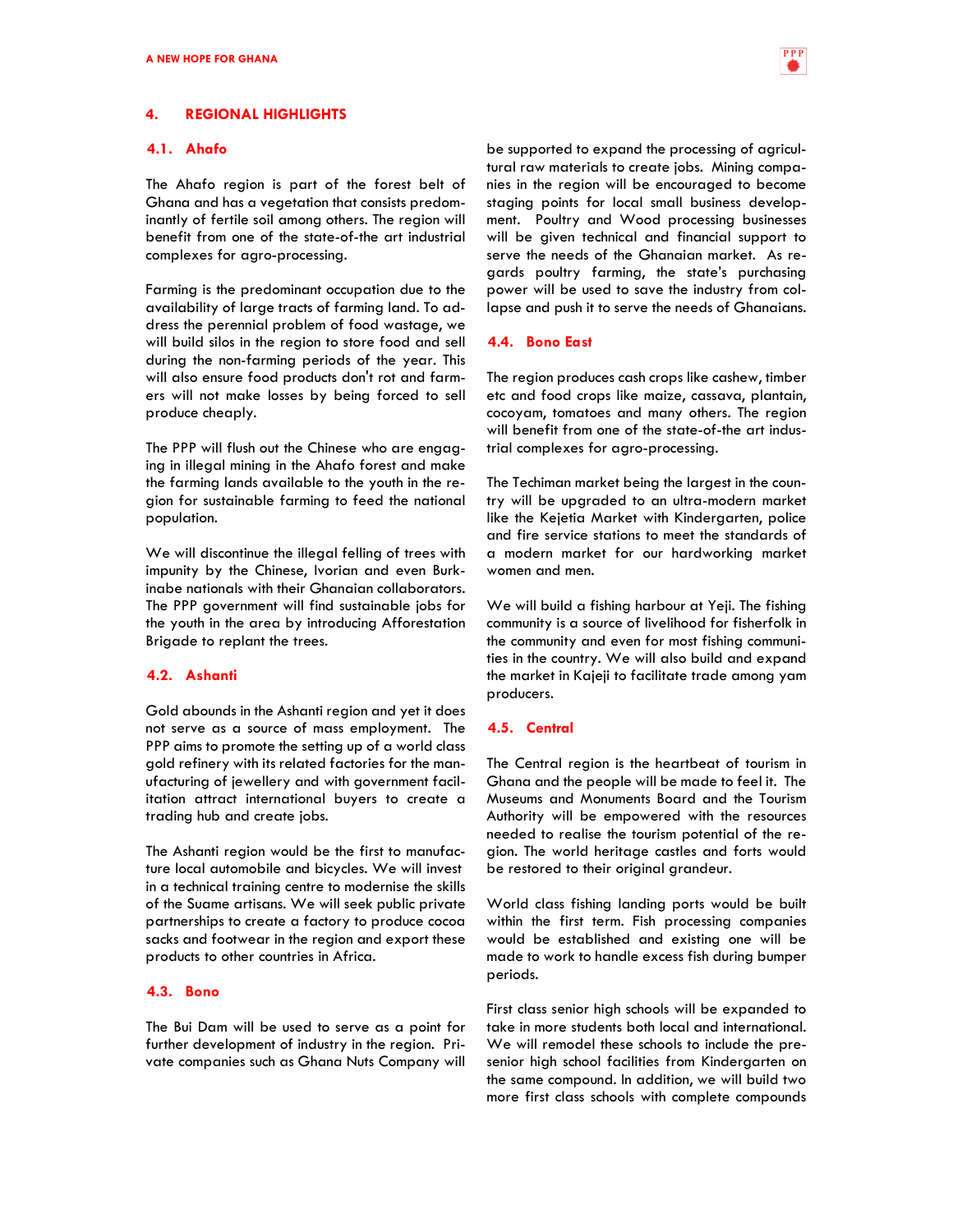

from Kindergarten to Senior High in the region in our first term.

The central region will rely on the proximity of the airport in Takoradi to harness the tourism potential of this region to provide a relaxing and recreating atmosphere for patronage from all over the country and especially the oil and gas business executives in the near-by Western Region. We will work with the tourism authority to deploy an air-borne tourism travels and exchange programmes between the Bole National Park and other facilities in the Central and Savannah Regions.

A PPP administration will aggressively promote through private public partnership fish and fruit processing factories in the region. For example, we will give priority to re-building a fruit processing plant at Asebu and make the fish processing facility in Elmina work.

The Komenda Sugar factory will be made to work and put to use to supply the sugar needs of the country without any excuse whatsoever.

## 4.6. Eastern

The Eastern region is blessed with natural resources such as gold and bauxite, fertile farm land and is a timber producing area. We will harness the abundant water bodies in the Afram Plains and Kwahu lands to ensure large scale commercial farming to feed our people. We will show proper respect for the environment even as we seek to ensure that mining in the region leads to the development of local businesses.

## 4.7. Greater Accra

This region is the hub of industry and commerce in Ghana but suffers from energy deficiency. The PPP will work to provide abundant reliable and affordable energy to maximise productivity of industry in the region. We have more sunlight than the Chinese, more than the Europeans, more and more than America. In four years, with technical assistance, we will be able to assemble solar panels in Accra.

Our performance at successive Olympic games, does not befit a country of our stature. We will build a state-of-the-art Sports Centre in Accra with an Olympic size swimming training school along the coast or explore the possibility of expanding the University of Ghana Sports Stadium to serve the same purpose.

A unique feature of our plans includes expanding and cleaning up the water bodies in the Accra-Tema area to make them garbage free, mosquito free and prepare them to become leisure and recreational sites. This will include the development of the Old Fadama area into a first-class park with gardens after the final resettlement of the current residents in a very humane manner. We will ensure the protection of the region's beaches and ocean front to secure homes and fishing communities.

We promise to ensure the resolution of property rights to free up the opportunity to develop large scale salt production in the region (Ada and its environs) with related processing plants. The PPP will single-mindedly use the purchasing powers of the state to make the pharmaceutical industry become a jewel for West Africa and beyond.

## 4.8. Northern

A six-year development plan will be initiated to open up the forgotten areas in this region and parts of North East and Savanah regions, especially the stretch from Nankpanduri, Saboba, Chereponi, Zabzugu, Yendi, Salaga, Bimbilla, Wulensi connecting with Nkwanta in the Oti Region.

The region's potential to become the breadbasket of the country with factories to process meat, maize, groundnuts, soya beans and mango will be developed. Due to this increased processing, during a PPP administration, there will be no need to import cooking oil.

A centralised yam market for the entire area will be developed as part of the plan.

Over the years, fertiliser subsidy has been treated as if that is the only intervention that governments can offer. We will want to touch the core of the problem facing our farmers boldly. These will include subsidising the cost of ploughing, harrowing and the provision of agro-chemicals. We will offer new and improved variety of seeds to our farmers and expand the seed grower schemes without compromising on quality.

These interventions will apply to the other four regions in the north.

#### 4.9. North East

The North East Region is much drier than southern areas of Ghana, due to its proximity to the Sahel, and the Sahara. The vegetation consists predominantly of grassland, especially savanna with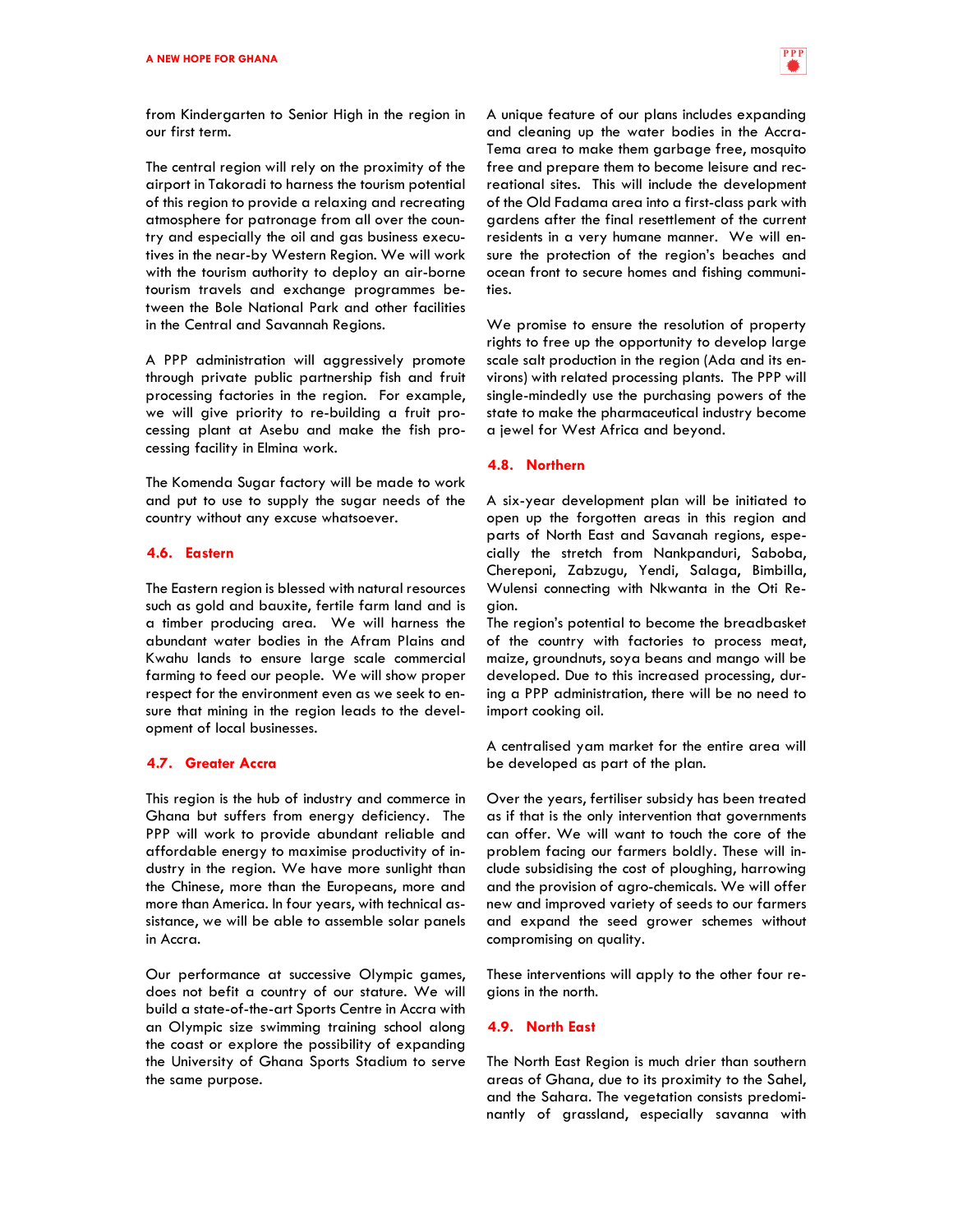clusters of drought-resistant trees such as baobabs or acacias. This region will benefit from one of the state-of-the art industrial complexes for agro-processing.

## 4.10. Oti

Like many of the other regions, Oti will benefit from one of the state-of-the art industrial complexes for agro-processing. The predominant farming produce are Rice, Cassava, Yam and Cocoa. The PPP will setup food processing/bagging factories in the region to add value to the raw produce and prevent food wastage. For example, instead of people going to buy raw maize from the market and looking for a corn miller, the factories can sell already milled and bagged maize flour which consumers can purchase readily.

## 4.11. Savannah

With existing tourism facilities like the Mole National Park, Bui National Park, Larabanga Historic Mosque and Wechiau Hippo Sanctuary, tourism in the region would be developed to world class standards.

The Mole Game Park of 25,000 acres in particular would be fenced as has been done with Krueggar park in South Africa to prevent the animals from wandering to neighbouring countries. The Fufulso-Sawla road will be maintained and expanded as part of the National Roads (N Roads) Project under the construction of our inter-regional highways.

We upgrade the feeder roads leading to the park. We will put in an airstrip and other infrastructure commensurate with its potential to rival game parks on the African continent.

#### 4.12. Upper East

A first-class highway to link Bolga to Wa will be constructed to promote investment in the Upper East and Upper West regions. The trade corridor from Bawku, Garu, Tempane and Widana to Pusiga will be developed to serve as a hub for international commerce with Togo and Burkina Faso.

We will work towards bringing mechanized farming to facilitate mango and other fruit cultivation in this region. Large scale cattle ranches to enable meat processing will also be delivered. The region will also benefit from one of the state-of-the art industrial complexes for agro-processing.

In addition, we will expand the irrigation projects in the region into the Pwalugu, Zebilla and Garu areas to support food production.

#### 4.13. Upper West

The PPP insists on building a high-quality highway from the Bono region through Upper West to the Burkina Faso border to open up the region to investment. We will complete and modernise the University of Development Studies, Wa Campus. In addition, the Wa Polytechnic and Technical School will be modernised and re-equipped to serve the purpose.

We will promote the development of commerce between the region and Burkina Faso and build a world class teaching hospital that can attract patronage from Cote d'Ivoire and Burkina Faso.

#### 4.14. Volta

The Aflao-Lome border post will be further upgraded along with other business and industrial parks in the area to serve as a regional trade hub, to facilitate job creation. The quality of the eastern corridor road linking the Volta to the Oti and other regions will be improved.

The PPP will fortify the beaches to preserve the fishing industry, save homes and communities from sea erosion and enhance the potential for tourism. We will support Ghanaian entrepreneurs to establish rice processing and fruit and vegetable canning industries in the Volta region.

We will work with our neighbours to plan for rail lines to Nigeria to access their market of over 160 million people in that country alone. Prospects of oil in the Keta basin and other areas in the region will be explored. The region will benefit from one of the state-of-the art industrial complexes for agro-processing.

#### 4.15. Western

The PPP will reward the people of the Western region with infrastructure that complements its contribution to the nation. In particular, first class highways will connect Shama to Elubo to Enchi, Akontombra, Tarkwa, Bogoso, Prestea, Dadieso, Awaso and make travel to Dunkwa and Tarkwa much easier.

Sekondi-Takoradi will once again become a proud railway hub. A PPP administration will re-develop Western region towns and cities beginning with the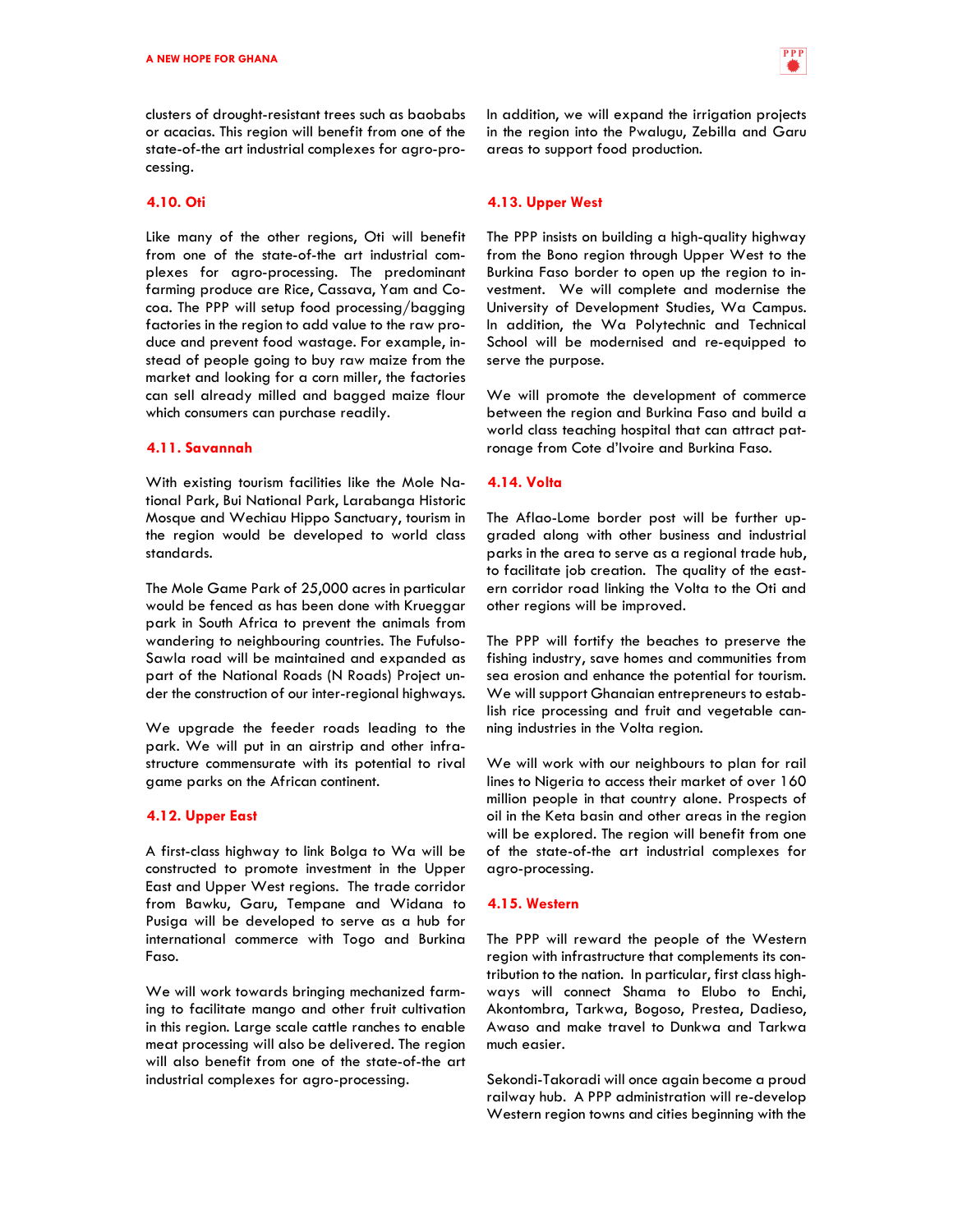oil belt into modern, environmentally sound communities. The petrochemicals industry will be critical for the Western region. We will process gas and refine our crude oil to use its by-products to produce bitumen, polyester, plastics and petroleum jelly. We will encourage oil and gas companies led by GNPC to relocate their headquarters offices to the Western Region.

The Western region will become a leader in the African biofuels industry. We will assist Ghanaians firms in the ownership and development of palm oil plantations. We will use science and technology to plant hybrid plants that mature in 17 months instead of 7 years. Countries like Australia have done it and we can do it here in Ghana if we work with a sense of urgency.

We will stop the importation of palm oil to meet our needs domestically. Virgin Atlantic uses biofuel for its planes and in four years Ghanaian bio-fuel will fly our export products all over the world.

The region is a cocoa growing one. The PPP will build cocoa roads to the villages where farmers grow cocoa so that their produce can be accessed easily.

#### 4.16. Western North

The region has several forest reserves with proximity to mining areas in the Ashanti and Western regions and should be a candidate for the setting up of a gold refinery with its related factories for the manufacturing of jewellery and with government facilitation attract international buyers. To avoid the natural resource curse, the region will also benefit from one of the state-of-the art industrial complexes for agro-processing and manufacturing.